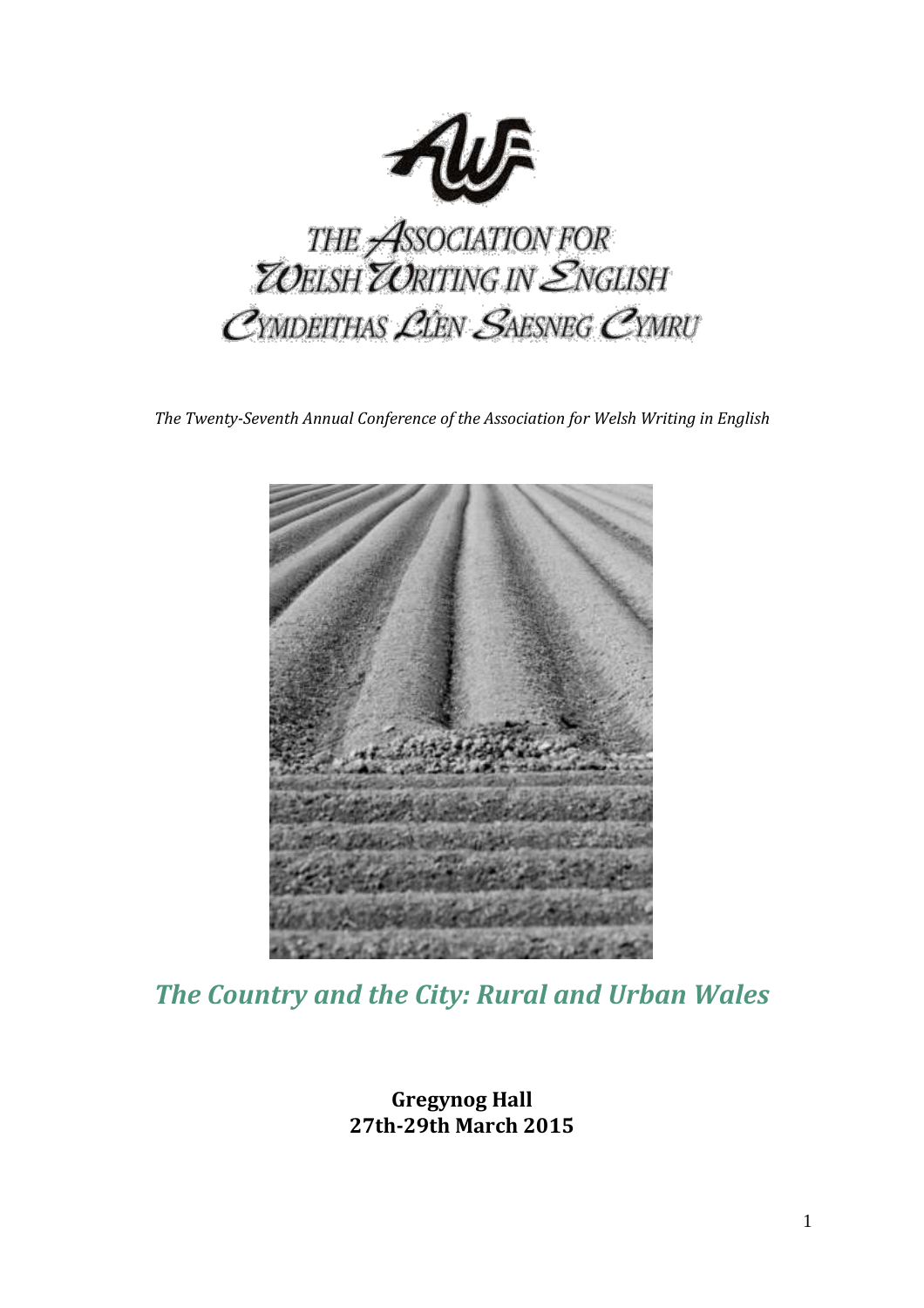**About the Association for Welsh Writing in English:** The annual conference of the Association at Gregynog has been a feature of the Welsh literary scene since the Association was founded in the 1980s. From the outset our aim has been to stimulate interest in Welsh writing in English within the academic world and in the wider public, in Wales and beyond. The Association has been active in arranging for the republication of texts long out-of-print, to enable and encourage students and general readers to discover and analyse this rich body of writing and to increase awareness of Wales's literary heritage.

The annual AWWE conference is open to everyone and has always had an informal and welcoming atmosphere. It offers an opportunity to meet and hear contemporary Welsh authors read their work and to listen to papers by both established scholars in the field and by postgraduate students exploring new areas and approaches. There is the opportunity to engage in fresh and lively discussion, after the papers and informally.

There will be the opportunity to become a member of AWWE, which entitles you to a free copy of the new *International Journal of Welsh Writing in English* the major journal in the field. There will also be an opportunity to purchase books from the extensive bookshop provided by the Welsh Books Council.

The conference bookshop is organized on behalf of the AWWE by Dr Lucy Thomas of the Welsh Books Council and AWWE is very grateful to her and to the WBC for their continued support.

Conference organisers: Prof Diana Wallace (USW), Dr Aidan Byrne (U of Wolverhampton)

## **Contact: [awwe15@awwe.org](mailto:awwe15@awwe.org)**

The conference is supported by the University of South Wales.

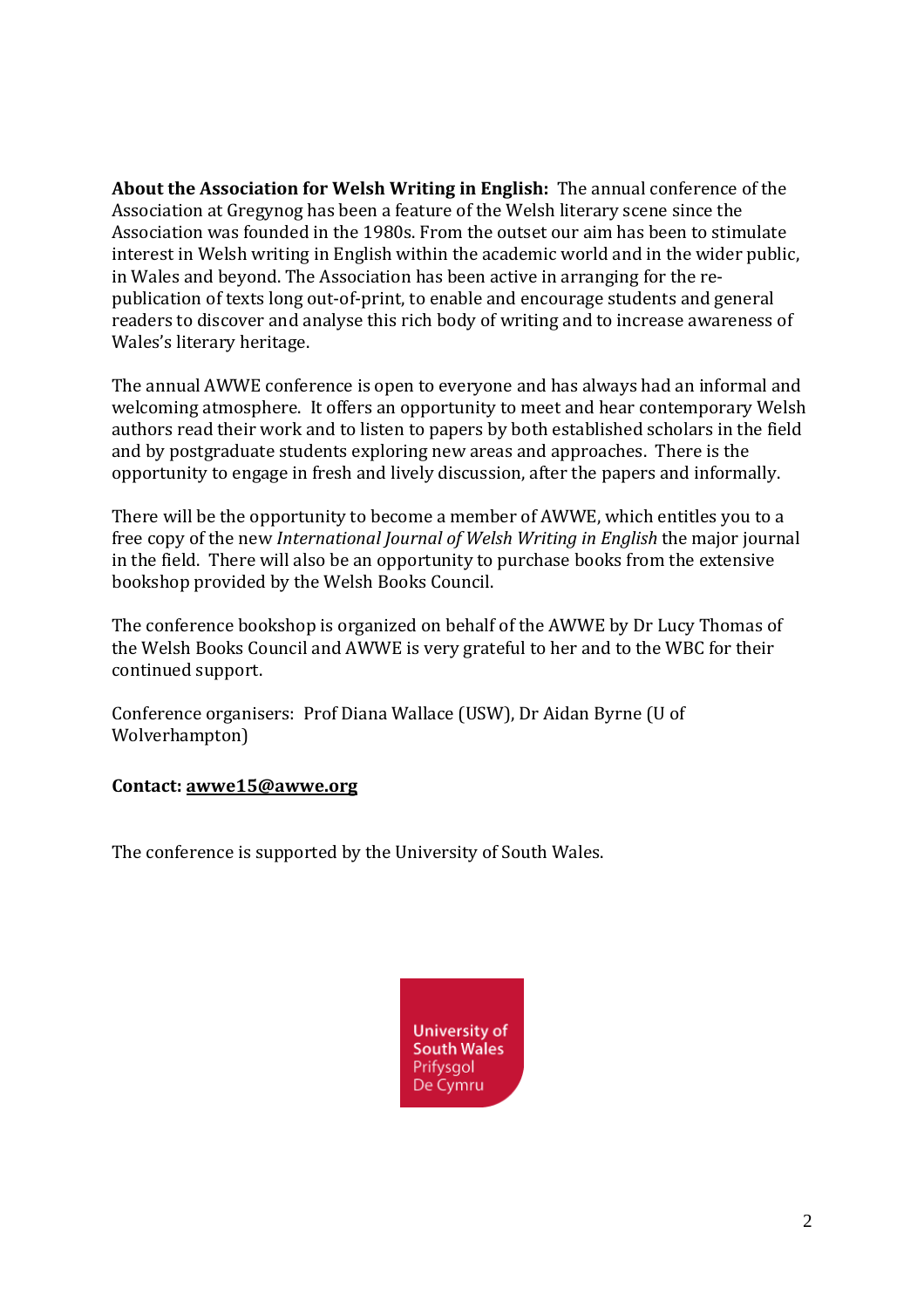# **AWWE 2015 'The Country and the City: Rural and Urban Wales' Conference Programme**

# **Friday 27 March**

2.00-5.00 Registration

- 2.30pm AWWE Annual Business Meeting (Library) All Welcome.
- **4-5pm Tea/coffee (Blayney Room)**

## 5-7pm **Welcome Drinks (Senior Common Room)** Award of M. Wynn Thomas Essay prize

Honno Books Showcase: chair Jane Aaron.

*My Mother's House*, by Lily Tobias, with an introduction by Jasmine Donahaye (Honno) and *The Greatest Need*: *The creative life and troubled times of Lily Tobias, a Welsh Jew in Palestine* by Jasmine Donahaye (Honno)

Poetry reading and conversation: Sally Roberts Jones

- **7-8 Dinner (Dining Room)**
- 8.15pm **Keynote Lecture 1 (Seminar Room 1)** Chair: M. Wynn Thomas Professor Helen Fulton (Bristol University), 'Arthur in Caerleon: Remembering a Roman City in the Literature of Wales'

# **Saturday 28 March**

- **8.00-9.15 Breakfast (Dining Room)**
- 9.30-11am Parallel Sessions

## **Panel Session 1: Raymond Williams I (Seminar Room 1)**

Chair: Daniel Williams

Yasuo Kawabata (Japan Women's University), 'Orwell, Raymond Williams and "Double Vision": A Reading of Loyalties'

Shintaro Kono (Hitotsubashi University, Japan), 'Beyond '"Developmental Narratives": Virginia Woolf, Emyr Humphreys and Haruki Murakami' Ugo Rivetti (University of Sao Paulo, Brazil), 'Literature and Capitalism in Raymond Williams' *The Country and The City*'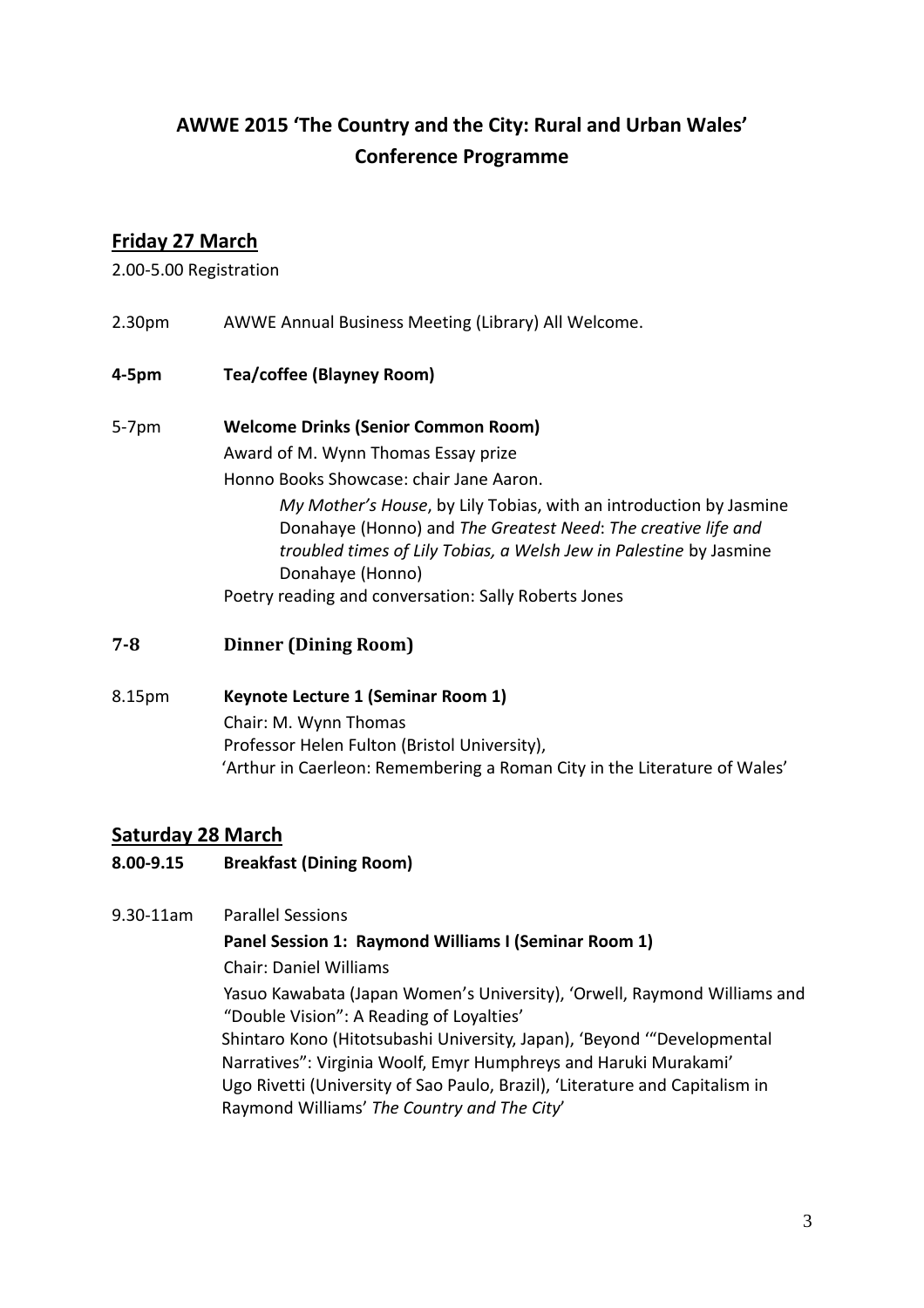## **Panel Session 2**: **The Urban and the Industrial (Seminar Room 2)**

Chair: Sarah Morse

Daniel Hughes (Bangor University), '"At the hand of the mangle": Urban Modernism and Meaninglessness in Gwyn Thomas's *Oscar'* Alexandra Jones (Swansea University), 'Deformed Landscape, Disabled Industry: Disability in South Wales Coalfields Literature' Daryl Leeworthy (Cardiff University), 'Making Room for Jesters: Male Sexuality, Class, and the Urban in the Writing of Ron Berry and Stead Jones'

# **11-11.30am Coffee (Blayney Room)**

11.30-1pm Parallel sessions

**Panel Session 3: Raymond Williams II (Seminar Room 1)** Chair: Daniel Williams Malcolm Ballin, '"A Kind of Fall": Some Welsh Perspectives from *The Country and The City'* David JG Barnes (University of South Wales), 'Raymond Williams and contemporary realist art practice' Steve Hendon (Cardiff University), 'An emotional 'border crossed': industrialised masculinities in Gwyn Thomas's *All Things Betray Thee* (1949) and Raymond Williams's *Border Country* (1960)'

# **Panel Session 4:Landscapes of Ceredigion/Cardiganshire(Seminar Room2)**

Chair: Diana Wallace Jayne Bowden (University of South Wales), '"The Devil's Grandmother's Jointure": Elisabeth Inglis-Jones' Gothic Wales' Alan Vaughan Jones (Independent Scholar) 'Visions of Ceredigion: Alun Lewis's 'Dwellers in the Valley' and Idris Davies's 'Teify Side' Kate Woodward (Aberystwyth University) '*Hinterland* / *Y Gwyll* and the discovery and transformation of Aberystwyth'.

**1-2 Lunch (Dining Room)**

# 2-3 **Centenary Panel: Caradoc Evans,** *My People* **(1915) (Seminar Room 1)**

Chair: Kirsti Bohata

Dinah Jones, an award-winning programme maker, will talk about her documentary film *Caradoc Evans A'i Bobl* (S4C) with Professor M. Wynn Thomas and Dr Mary-Ann Constantine

## 3-4 Parallel sessions

**Panel Session 5: Short fictions (Seminar Room 1)** Chair: Tony Brown Jane Aaron (University of South Wales), '*Hiraeth* and the Pastoral in the Welsh Short Story in English'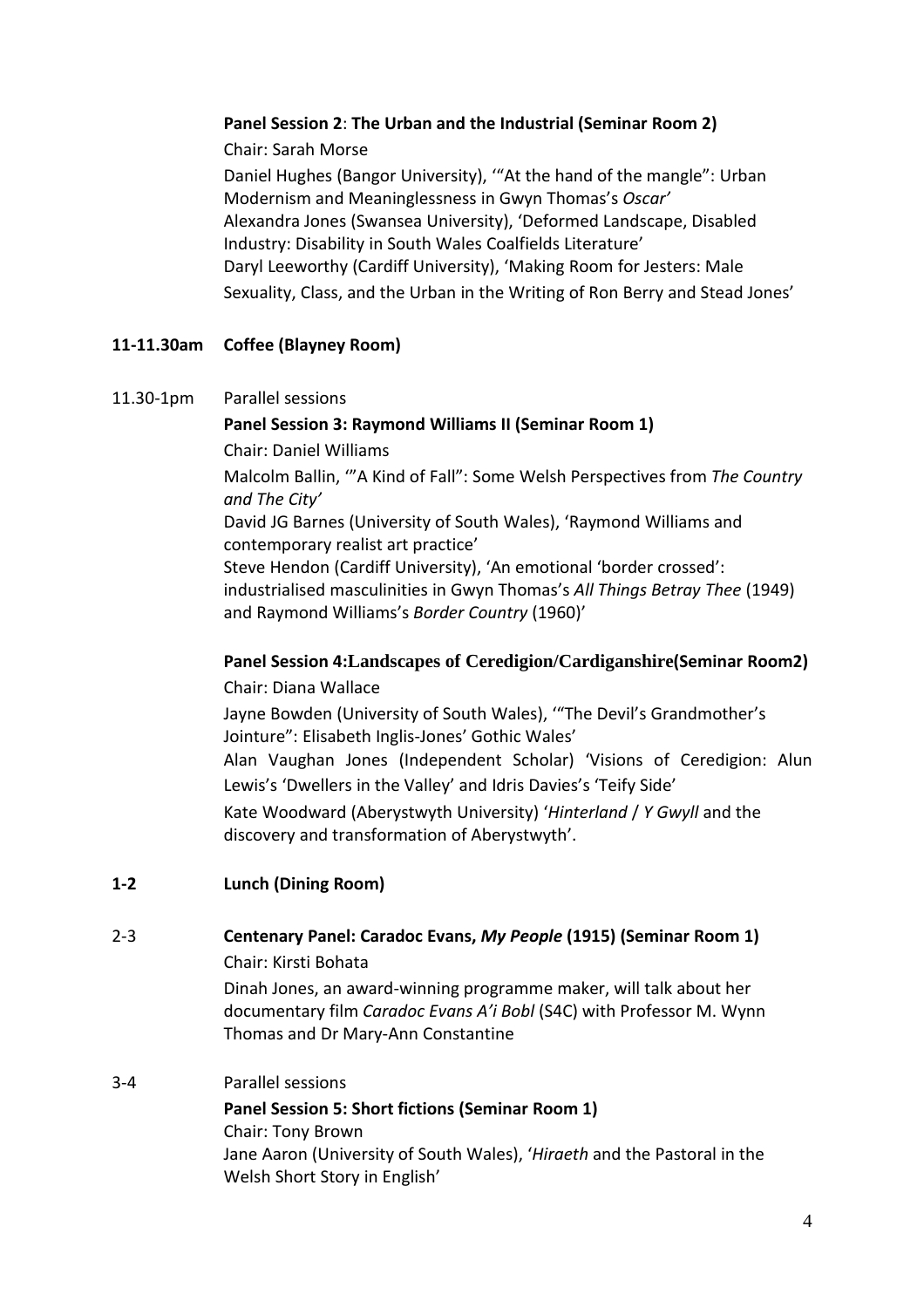Michelle Deininger (Cardiff Metropolitan University), '"Ugly cracks against the sky": rural landscapes and the politics of disease in the short fiction of Elizabeth Baines'

#### **Panel Session 6: Rural fictions (Seminar Room 2)**

Chair : Aidan Byrne Georgia Burdett (CREW/ Swansea University), 'Bobbing along a sea of urbanism: the rural fiction of Cynan Jones' Lisa Sheppard (Cardiff University), '"Escape to the Country"' or into the *Heart of Darkness*?: "Going Native" in Joe Dunthorne's *Wild Abandon* (2011)'

## **4-4.30 Tea (Blayney Room)**

- 4.30-5.30 **Keynote Lecture 2 (Seminar Room 1)** Chair: Aidan Byrne Ed Thomas, film maker, title tbc
- 5.30-6.30 Parallel sessions

**Panel Session 7: R.S. Thomas and the rural (Seminar Room 1)** Chair: Matt Jarvis Ceri Subbe (Bangor University) 'From Iago to Ianto: How the Welsh peasant lost the voice it never had' Andrew Webb (Bangor University), 'Post-rural, post-urban space in R.S. Thomas'

**Panel Session 8: Village life and country 'folk' (Seminar Room 2)** Chair: Kirsti Bohata Catriona Coutts (Bangor University), 'The Influence of the *Gwerin* Writers on the Work of Rhys Davies' Liz Jones (Aberystwyth University), 'Performing the Language of the Grotesque: The "malignant beauty" of Caradoc Evans' *Taffy'*

- **6.30** *IJWWE: Special briefing* **M. Wynn Thomas / Matt Jarvis(Seminar Room 1)**
- **7-8 Dinner (Dining Room)**
- 8.15-9.15 **Creative Keynote (Seminar Room 1)**

Chair: Diana Wallace Professor Christopher Meredith (University of South Wales) 'I'r Bur Hoff Bau'